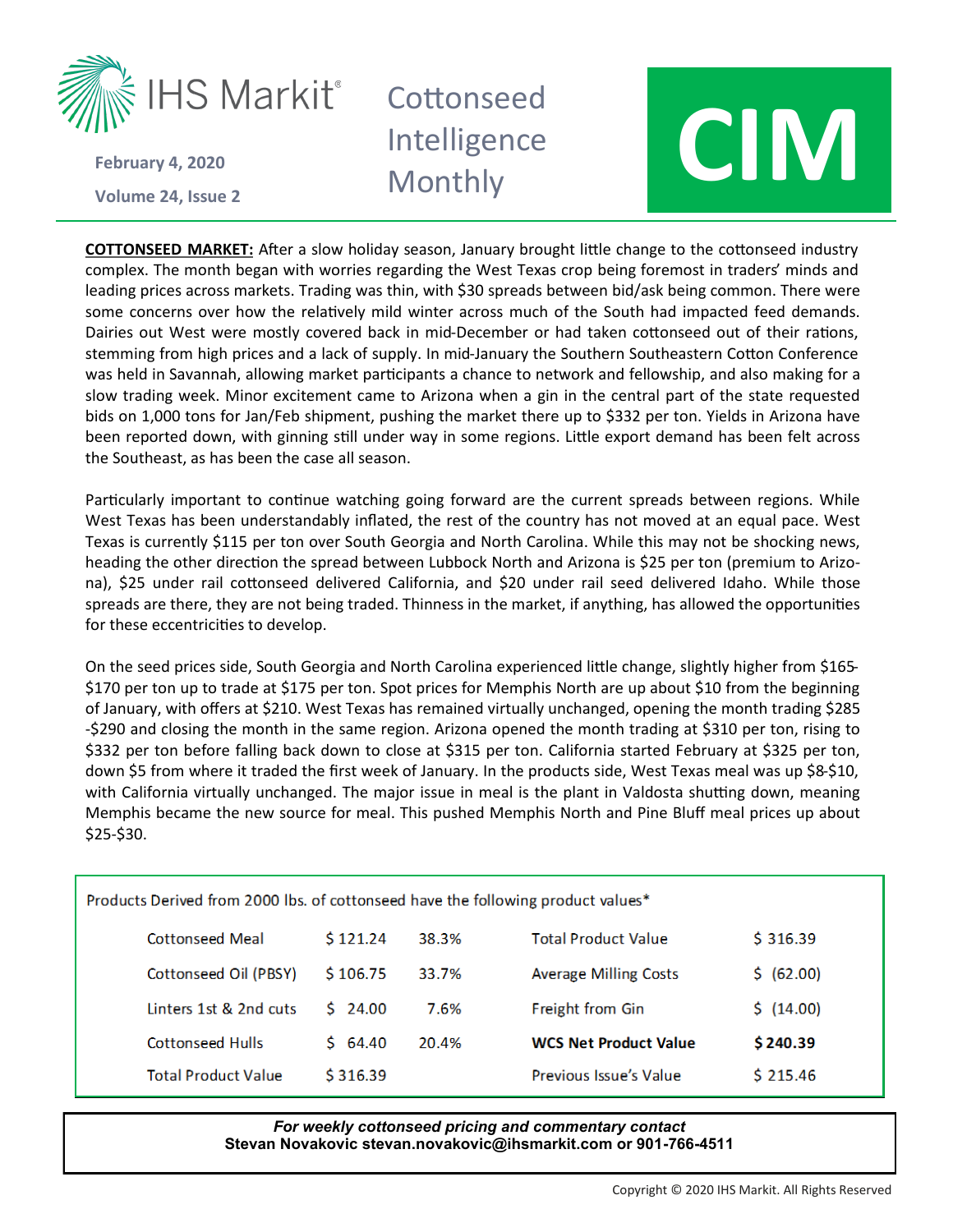



**COTTONSEED BALANCE SHEET**: U.S. cottonseed production for 2019/20 expanded 11 percent from 2018/19 to 6.2 million short tons. Most of this season's cottonseed production gains stem from improved yields in Georgia and other Southeastern States. The estimated harvested acreage for cotton rebounded to 11.8 million acres from 10.2 million in 2018/19 based on a lower rate of acreage abandonment in Texas. However, the Texas cottonseed crop slipped 5 percent in 2019/20 as its higher harvested acreage was more than offset by lower yields. A more plentiful U.S. cottonseed supply could boost the domestic crush to 1.8 million short tons and feed use to 4.2 million tons. IEG Vantage adopted USDA's 2019/20 forecast for cottonseed supply and demand released January 14. Beginning stocks forecast was unchanged for the crop year beginning August 1 at 477 thousand tons. USDA forecasts production down to 6.2 million tons, a decrease of five percent from 6.5 million tons last month, but still 11 percent higher than 2018/19 production and marginally below 2017/18. Forecast ending stocks are down to 421 thousand tons, the lowest of the past three years.

**COTTON FUTURES**: The bottom line is that prices should continue to be volatile with a short-term bias to lower levels. Speculative traders increased their short position through last Tuesday, but that position has sharply changed since then. The magnitude of the decline and the timing of the subsequent recovery will predicate the length and the severity of the crisis. A position to protect current long positions or benefit from lower prices is a prudent short-term strategy. The risk is certainly for lower prices in the near term. The longer-term outlook continues to be supportive for strong mill use and any short-term slowdown in mill use and/or consumer demand will be offset by pent up demand that is frequently seen several months after the crisis stage is over.

Export sales for the week ending January 23 netted 362,900 (347,100 Upland, 15,800 Pima) bales for current crop position. There were 397,400 (38,600 Upland, 15,800 Pima) bales in new sales and 34,500 bales of upland canceled. New crop realized 50,200 upland bales in net sales. The best net buyers for current crop (including destination changes and cancellations) were China 109,900 upland, Vietnam 87,100 (78,400 Upland, 8,700 Pima), Turkey 45,800 (45,600 Upland, 200 Pima), Pakistan 57,100 (56,800 Upland, 300 Pima) and Indonesia 34,600 (30,300 Upland, 4,300 Pima). Shipments were 340,000 (327,100 Upland, 12,900 Pima) bales.

**COTTON PRODUCTION**: IEG Vantage forecasts all cotton area to total 13 million acres, which is up 576,000 from the December projections due to better prices as well as an indication from this month's survey that plantings would be down less than previous projections. The 2020 cotton planting projection, if realized, would be down 728,000 from last season.

| Cottonseed Supply & Demand (1,000 tons) |         |         | <b>USDA</b> | <b>IEG</b> | <b>USDA</b> | <b>IEG</b> |
|-----------------------------------------|---------|---------|-------------|------------|-------------|------------|
| <b>Year begins August 1</b>             | 2016/17 | 2017/18 | 2018/19     | 2018/19    | 2019/20     | 2019/20    |
| <b>Beginning Stocks</b>                 | 391     | 400     | 451         | 451        | 477         | 477        |
| <b>Imports</b>                          | 51      | 0       | 1           | 1          | 2           | 2          |
| Production                              | 5,369   | 6,422   | 5,631       | 5,631      | 6,232       | 6,232      |
| <b>Total Supply</b>                     | 5,811   | 6,822   | 6,083       | 6,083      | 6,711       | 6,711      |
| Crush                                   | 1,769   | 1,854   | 1,760       | 1,760      | 1,800       | 1,800      |
| Exports                                 | 342     | 478     | 387         | 387        | 300         | 300        |
| Feed, Seed, & Residual                  | 3,300   | 4,039   | 3,458       | 3,458      | 4,190       | 4,190      |
| <b>Total Disappearance</b>              | 5,411   | 6,371   | 5,605       | 5,605      | 6,290       | 6,290      |
| <b>Ending Stocks</b>                    | 400     | 451     | 477         | 477        | 421         | 421        |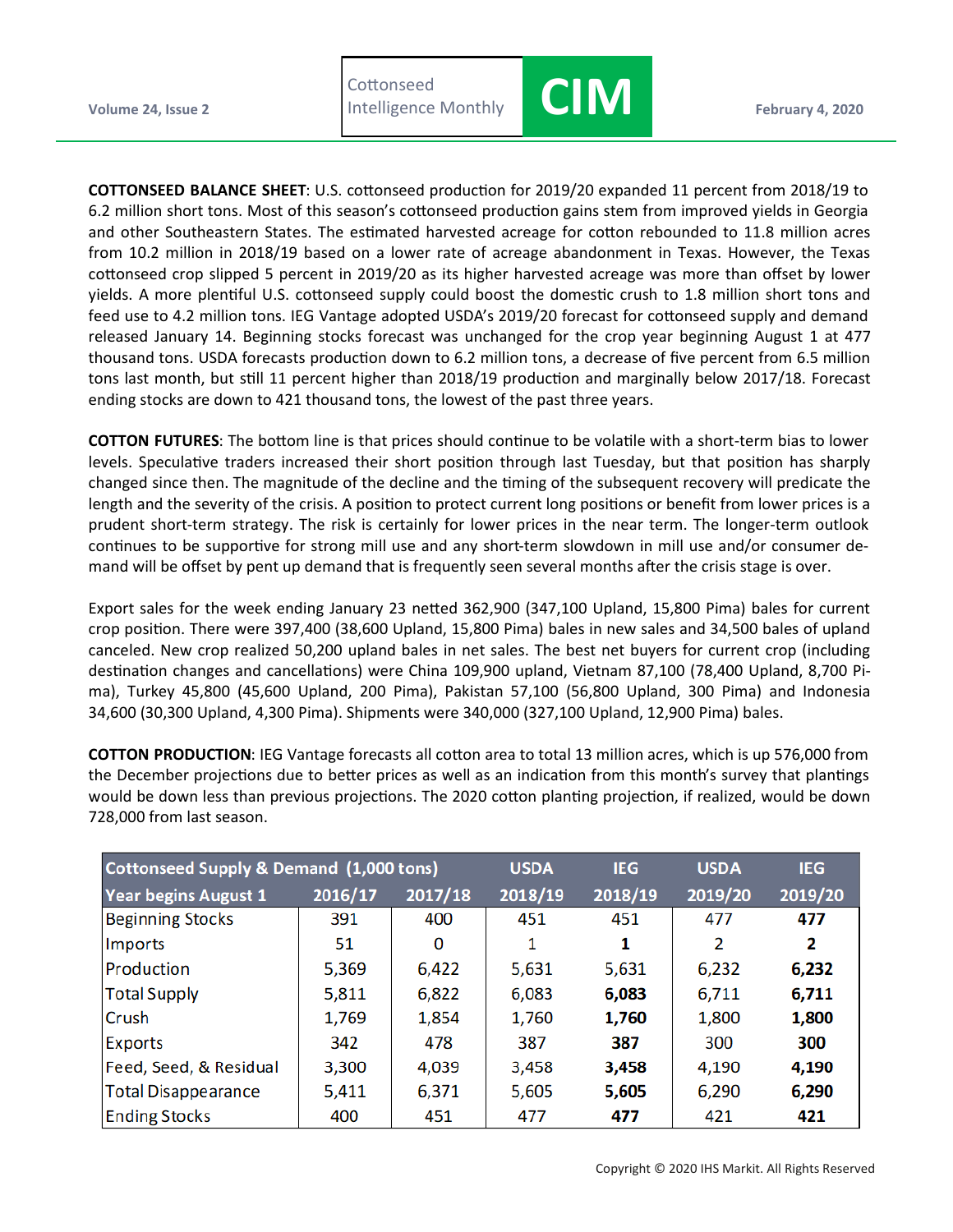

|                                                 |       | <b>Cottonseed fob points</b> |              |          |                     |                  |  |
|-------------------------------------------------|-------|------------------------------|--------------|----------|---------------------|------------------|--|
|                                                 |       | <b>Bid</b>                   | <u>Offer</u> |          | Trade Change Yr Ago |                  |  |
| Southeast                                       |       |                              | (\$/ton)     |          |                     |                  |  |
| North Carolina                                  | Spot  |                              | 175          | 175      | $-2t$               | <b>1650</b>      |  |
|                                                 | Ap-Ag | 175                          |              |          | n/a                 | n/a              |  |
| South Georgia                                   | Spot  |                              | 175          | 175-178  | n/a                 | <b>160o</b>      |  |
|                                                 | Ap-Ag | 180                          |              |          | n/a                 | n/a              |  |
| Mid-South                                       |       |                              |              | (\$/ton) |                     |                  |  |
| Memphis North                                   | Spot  |                              | 210          |          | unc                 | 167t             |  |
|                                                 | Fb-Mr |                              | 210          |          | n/a                 | n/a              |  |
|                                                 | Fb-Ag |                              | 220          |          | n/a                 | n/a              |  |
| Missouri Bootheel                               | Spot  | 210                          | 215          |          | unc                 | n/a              |  |
| Southwest                                       |       |                              |              | (\$/ton) |                     |                  |  |
| West Texas - Lubbock North                      | Spot  |                              | 290          | 288      | unc                 | 222t             |  |
|                                                 | Fb-Mr |                              | 290          |          | n/a                 | n/a              |  |
|                                                 | Fb-Sp |                              | 295-300      |          | n/a                 | 234 <sub>o</sub> |  |
| <b>Far West</b>                                 |       |                              |              | (5/ton)  |                     |                  |  |
| Arizo na                                        | Spot  |                              | 320-325      | 315      | $-20$               | 285o             |  |
| California Corc. No.                            | Spot  |                              | 325          | 325      | n/a                 | n/a              |  |
| Pima California                                 | Spot  | 295                          | 310          |          | n/a                 | n/a              |  |
| b = bid o = offer t = trade n/a = not available |       |                              |              |          |                     |                  |  |

| <b>Processed Cottonseed Products</b>            |           |     |                        |               |                           |                                                    |              |
|-------------------------------------------------|-----------|-----|------------------------|---------------|---------------------------|----------------------------------------------------|--------------|
|                                                 |           | Bid |                        |               | Offer Trade Change Yr Ago |                                                    |              |
| Meal (\$/ton)<br>Mid-South                      |           |     |                        |               | Hulls                     |                                                    |              |
| Memphis                                         | Spot      |     | 255                    |               | n/a                       | n/a                                                | n/a          |
| Pine Bluff                                      | Spot      |     | 265                    |               | 20 <sub>o</sub>           | 240 <sub>o</sub>                                   | n/a          |
| Southwest                                       |           |     |                        | Meal (\$/ton) |                           |                                                    | <b>Hulls</b> |
| <b>West Texas</b>                               | Spot      |     | 283                    |               | n/a                       | 262 <sub>o</sub>                                   | n/a          |
|                                                 | Fb-Mr     |     | 280                    |               | n/a                       | 265 <sub>o</sub>                                   | n/a          |
|                                                 | Ap-Sp     |     | 250                    |               | n/a                       | 253 <sub>o</sub>                                   | n/a          |
| Far West                                        |           |     | Meal (\$/ton)<br>Hulls |               |                           |                                                    |              |
| California                                      | Fb-Jn 265 |     | 272                    |               | n/a                       | n/a                                                | n/a          |
|                                                 |           |     |                        |               |                           | Cottonseed Meal Basis vs. Wednesday's CBOT SoyMeal |              |
|                                                 |           |     | SBM                    | <b>CSM</b>    | <b>BASIS</b>              | Change                                             | Yr Ago       |
| Mid-South                                       |           |     | 296.1                  | 265           | $-31.1$                   | 20                                                 | 25           |
| Southwest                                       |           |     | 296.1                  | 283           | $-13.1$                   | 3                                                  | 20.5         |
| b = bid o = offer t = trade n/a = not available |           |     |                        |               |                           |                                                    |              |

| <b>U.S. Cottonseed Spread Chart - Nearby Price</b> |     |     |        |        |       |        |  |
|----------------------------------------------------|-----|-----|--------|--------|-------|--------|--|
|                                                    | AΖ  | СA  | So. GA | W.TN   | W. TX | ΝC     |  |
| AZ                                                 | *** | 0   | $-150$ | $-115$ | $-35$ | $-150$ |  |
| CA                                                 | 0   | *** | $-150$ | $-115$ | $-35$ | $-150$ |  |
| So. GA                                             | 150 | 150 | ***    | 35     | 115   | 0      |  |
| W.TN                                               | 115 | 115 | $-35$  | ***    | 80    | $-35$  |  |
| W.TX                                               | 35  | 35  | $-115$ | -80    | ***   | $-115$ |  |
| <b>NC</b>                                          | 150 | 150 | 0      | 35     | 115   | ***    |  |

## **COTTON BALANCE SHEET (000 480-lb Bales)**

|                               | <b>USDA</b><br>2018/19 | <b>IEG Vantage</b><br>2019/20 | <b>USDA</b><br>2019/20 | <b>IEG Vantage</b><br>2020/21 |
|-------------------------------|------------------------|-------------------------------|------------------------|-------------------------------|
| <b>Planted</b>                | 14,100                 | 13,738                        | 13,762                 | 13,011                        |
| <b>Harvested</b>              | 10,206                 | 11,805                        | 12,509                 | 11,429                        |
| Yield                         | 864                    | 817                           | 771                    | 868                           |
| <b>Beginning Stocks (8/1)</b> | 4,200                  | 4,850                         | 4,850                  | 4,675                         |
| <b>Production</b>             | 18,367                 | 20,102                        | 20,102                 | 20,665                        |
| <b>Imports</b>                | 5                      | 0                             | Ω                      | o                             |
| <b>Total Supply</b>           | 22,572                 | 24,952                        | 24,952                 | 25,340                        |
| <b>Mill Use</b>               | 3,000                  | 3,000                         | 3,000                  | 3,050                         |
| <b>Exports</b>                | 14,763                 | 17,100                        | 16,500                 | 16,950                        |
| <b>Total Use</b>              | 17,763                 | 20,100                        | 19,500                 | 20,000                        |
| <b>Unaccounted</b>            | $-41$                  | 177                           | 52                     | 183                           |
| <b>Ending Stocks (7/31)</b>   | 4,850                  | 4,675                         | 5,400                  | 5,157                         |
| <b>Ratio Stocks/Total Use</b> | 27%                    | 23%                           | 28%                    | 26%                           |
| <b>Avg Price</b>              | 0.70                   | 0.61                          | 0.63                   | 0.50                          |

## **WORLD COTTON BALANCE SHEET (000 480-lb bales)**

|                        | <b>USDA</b> | <b>IHS Markit</b> | <b>USDA</b> | <b>IHS Markit</b> |
|------------------------|-------------|-------------------|-------------|-------------------|
|                        | 2018/19     | 2019/20           | 2019/20     | 2020/21           |
| Area (1,000 hct)       | 33,539      | 34,517            | 34,498      | 33,925            |
| Yield (kg/hct)         | 767         | 754               | 760         | 779               |
| <b>Beginning Stks</b>  | 80,838      | 79,533            | 79,533      | 77,451            |
| <b>Production</b>      | 118,141     | 119,607           | 120,479     | 121,318           |
| <b>Imports</b>         | 42,203      | 45,436            | 43,832      | 45,154            |
| <b>Supply</b>          | 198,979     | 199,140           | 200,012     | 198,769           |
| <b>Mill Use</b>        | 120,189     | 121,512           | 120,217     | 122,325           |
| <b>Exports</b>         | 41,343      | 45,436            | 43,848      | 45,154            |
| <b>Total Use</b>       | 120,189     | 121,512           | 120,217     | 122,325           |
| <b>UnAcct</b>          | (743)       | 177               | 203         | 183               |
| <b>Ending Stks</b>     | 79,533      | 77,451            | 79,592      | 76,261            |
| <b>Stocks/Mill Use</b> | 66.2%       | 63.7%             | 66.2%       | 62.3%             |